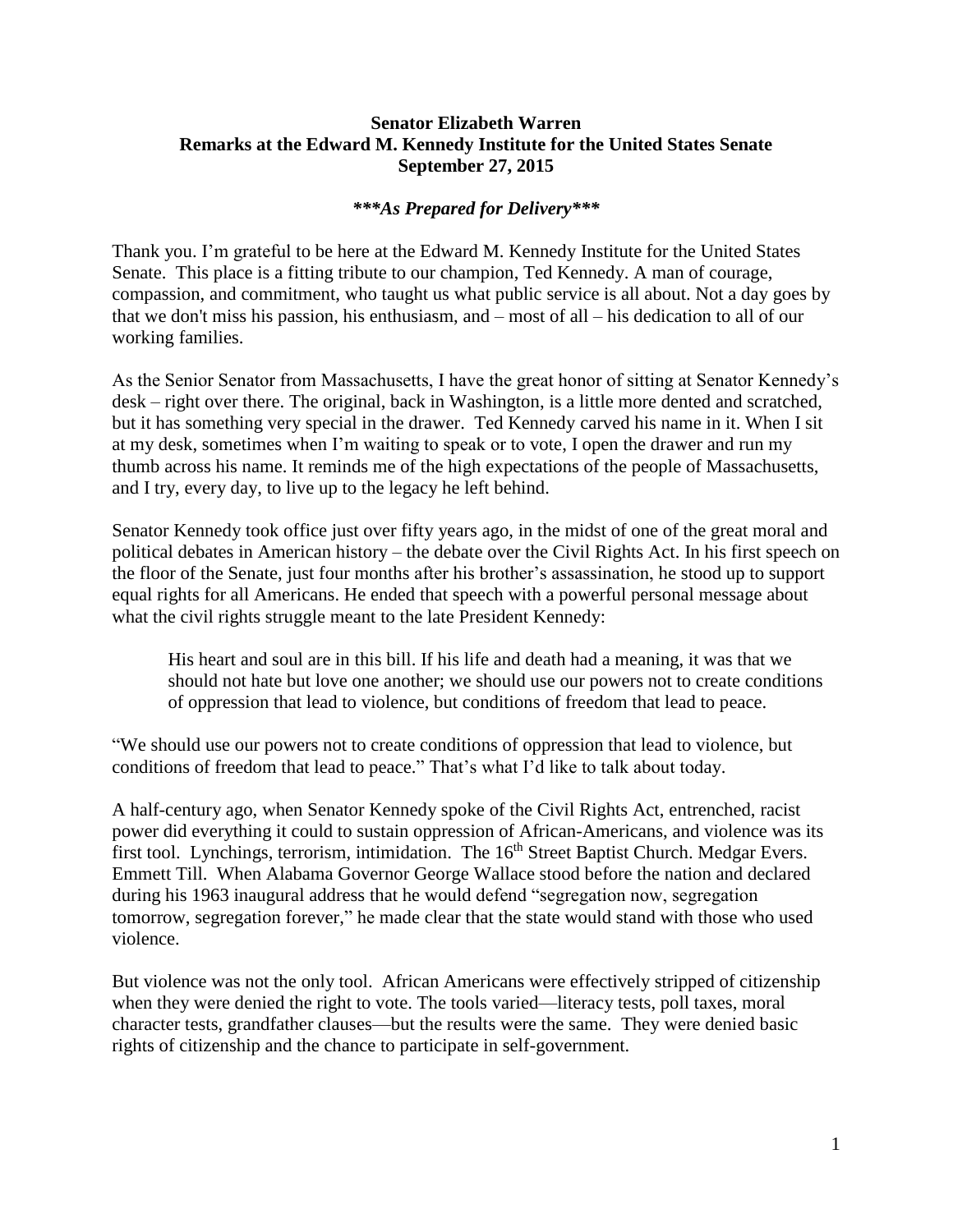The third tool of oppression was to deliberately deny millions of African Americans economic opportunities solely because of the color of their skin.

I have often spoken about how America built a great middle class. Coming out of the Great Depression, from the 1930s to the late 1970s, as GDP went up, wages went up for most Americans. But there's a dark underbelly to that story. While median family income in America was growing – for both white and African-American families – African-American incomes were only a fraction of white incomes. In the mid-1950s, the median income for African-American families was just a little more than half the income of white families.

And the problem went beyond just income. Look at housing: For most middle class families in America, buying a home is the number one way to build wealth. It's a retirement plan—pay off the house and live on Social Security. An investment option—mortgage the house to start a business. It's a way to help the kids get through college, a safety net if someone gets really sick, and, if all goes well and Grandma and Grandpa can hang on to the house until they die, it's a way to give the next generation a boost—extra money to move the family up the ladder.

For much of the  $20<sup>th</sup>$  Century, that's how it worked for generation after generation of white Americans – but not black Americans. Entire legal structures were created to prevent African Americans from building economic security through home ownership. Legally-enforced segregation. Restrictive deeds. Redlining. Land contracts. Coming out of the Great Depression, America built a middle class, but systematic discrimination kept most African-American families from being part of it.

State-sanctioned discrimination wasn't limited to homeownership. The government enforced discrimination in public accommodations, discrimination in schools, discrimination in credit—it was a long and spiteful list.

Economic justice is not – and has never been – sufficient to ensure racial justice. Owning a home won't stop someone from burning a cross on the front lawn. Admission to a school won't prevent a beating on the sidewalk outside. But when Dr. King led hundreds of thousands of people to march on Washington, he talked about an end to violence, access to voting AND economic opportunity. As Dr. King once wrote, "the inseparable twin of racial injustice was economic injustice."

The tools of oppression were woven together, and the civil rights struggle was fought against that oppression wherever it was found – against violence, against the denial of voting rights, and against economic injustice.

The battles were bitter and sometimes deadly. Firehoses turned on peaceful protestors. Police officers setting their dogs to attack black students. Bloody Sunday at the Edmund Pettus Bridge.

But the civil rights movement pushed this country in a new direction.

• The federal government cracked down on state-sponsored violence. Presidents Eisenhower, Kennedy and Johnson all called out the National Guard, and, in doing so,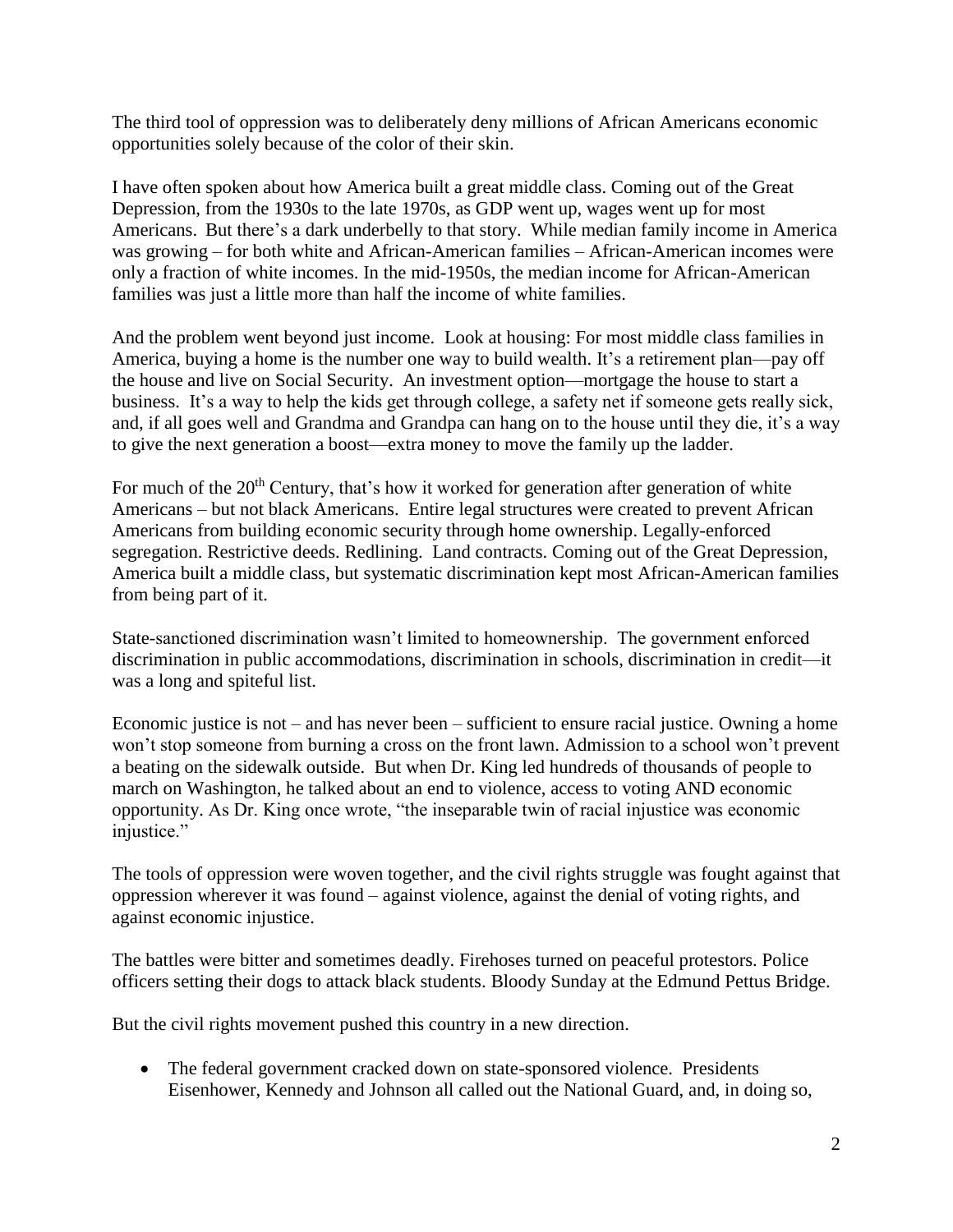declared that everyone had a right to equal protection under the law, guaranteed by the Constitution. Congress protected the rights of all citizens to vote with the Voting Rights Act.

 And economic opportunities opened up when Congress passed civil rights laws that protected equal access to employment, public accommodations, and housing.

In the same way that the tools of oppression were woven together, a package of civil rights laws came together to protect black people from violence, to ensure access to the ballot box, and to build economic opportunity. Or to say it another way, these laws made three powerful declarations: Black lives matter. Black citizens matter. Black families matter.

Fifty years later, we have made real progress toward creating the conditions of freedom—but we have not made ENOUGH progress.

Fifty years later, violence against African Americans has not disappeared. Consider law enforcement. The vast majority of police officers sign up so they can protect their communities. They are part of an honorable profession that takes risks every day to keep us safe. We know that. But we also know – and say – the names of those whose lives have been treated with callous indifference. Sandra Bland. Freddie Gray. Michael Brown. We've seen sickening videos of unarmed, black Americans cut down by bullets, choked to death while gasping for air – their lives ended by those who are sworn to protect them. Peaceful, unarmed protestors have been beaten. Journalists have been jailed. And, in some cities, white vigilantes with weapons freely walk the streets. And it's not just about law enforcement either. Just look to the terrorism this summer at Emanuel AME Church. We must be honest: Fifty years after John Kennedy and Martin Luther King, Jr. spoke out, violence against African Americans has not disappeared.

And what about voting rights? Two years ago, five conservative justices on the Supreme Court gutted the Voting Rights Act, opening the floodgates ever wider for measures designed to suppress minority voting. Today, the specific tools of oppression have changed—voter ID laws, racial gerrymandering, and mass disfranchisement through a criminal justice system that disproportionately incarcerates black citizens. The tools have changed, but black voters are still deliberately cut out of the political process.

Violence. Voting. And what about economic injustice? Research shows that the legal changes in the civil rights era created new employment and housing opportunities. In the 1960s and the 1970s, African-American men and women began to close the wage gap with white workers, giving millions of black families hope that they might build real wealth.

But then, Republicans' trickle-down economic theory arrived. Just as this country was taking the first steps toward economic justice, the Republicans pushed a theory that meant helping the richest people and the most powerful corporations get richer and more powerful. I'll just do one statistic on this: From 1980 to 2012, GDP continued to rise, but how much of the income growth went to the 90% of America – everyone outside the top 10% - black, white, Latino? None. Zero. Nothing. 100% of all the new income produced in this country over the past 30 years has gone to the top ten percent.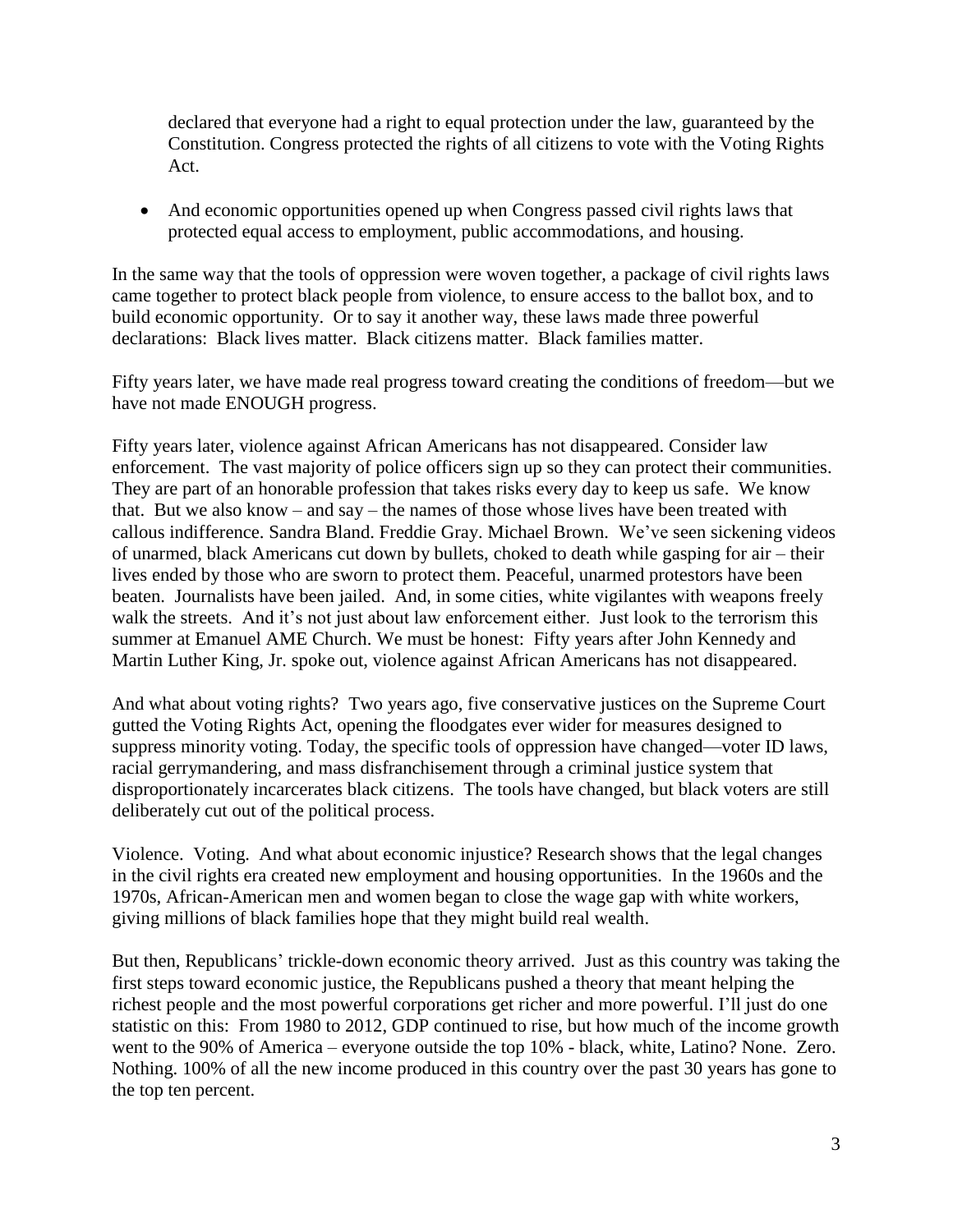Today, 90% of Americans see no real wage growth. For African-Americans, who were so far behind earlier in the 20<sup>th</sup> Century, this means that since the 1980s they have been hit particularly hard. In January of this year, African-American unemployment was 10.3% - more than twice the rate of white unemployment. And, after beginning to make progress during the civil rights era to close the wealth gap between black and white families, in the 1980s the wealth gap exploded, so that from 1984 to 2009, the wealth gap between black and white families tripled.

The 2008 housing collapse destroyed trillions in family wealth across the country, but the crash hit African-Americans like a punch in the gut. Because middle class black families' wealth was disproportionately tied up in homeownership and not other forms of savings, these families were hit harder by the housing collapse. But they also got hit harder because of discriminatory lending practices—yes, discriminatory lending practices in the 21<sup>st</sup> Century. Recently several big banks and other mortgage lenders paid hundreds of millions in fines, admitting that they illegally steered black and Latino borrowers into more expensive mortgages than white borrowers who had similar credit. Tom Perez, who at the time was the Assistant Attorney General for Civil Rights, called it a "racial surtax." And it's still happening – earlier this month, the National Fair Housing alliance filed a discrimination complaint against real estate agents in Mississippi after an investigation showed those agents consistently steering white buyers away from interracial neighborhoods and black buyers away from affluent ones. Another investigation showed similar results across our nation's cities. *Housing discrimination alive and well in 2015.*

Violence, voting, economic justice.

We have made important strides forward. But we are not done yet. And now, it is *our* time.

I speak today with the full knowledge that I have not personally experienced and can never truly understand the fear, the oppression, and the pain that confronts African Americans every day. But none of us can ignore what is happening in this country. Not when our black friends, family, neighbors literally fear dying in the streets.

Listen to the brave, powerful voices of today's new generation of civil rights leaders. Incredible voices. Listen to them say: "If I die in police custody, know that I did not commit suicide." Watch them march through the streets, "hands up don't shoot" – not to incite a riot, but to fight for their lives. *To fight for their lives.*

This is the reality all of us must confront, as uncomfortable and ugly as that reality may be. It comes to us to once again affirm that black lives matter, that black citizens matter, that black families matter.

Once again, the task begins with safeguarding our communities from violence. We have made progress, but it is a tragedy when any American cannot trust those who have sworn to protect and serve. This pervasive and persistent distrust isn't based on myths. It is grounded in the reality of unjustified violence.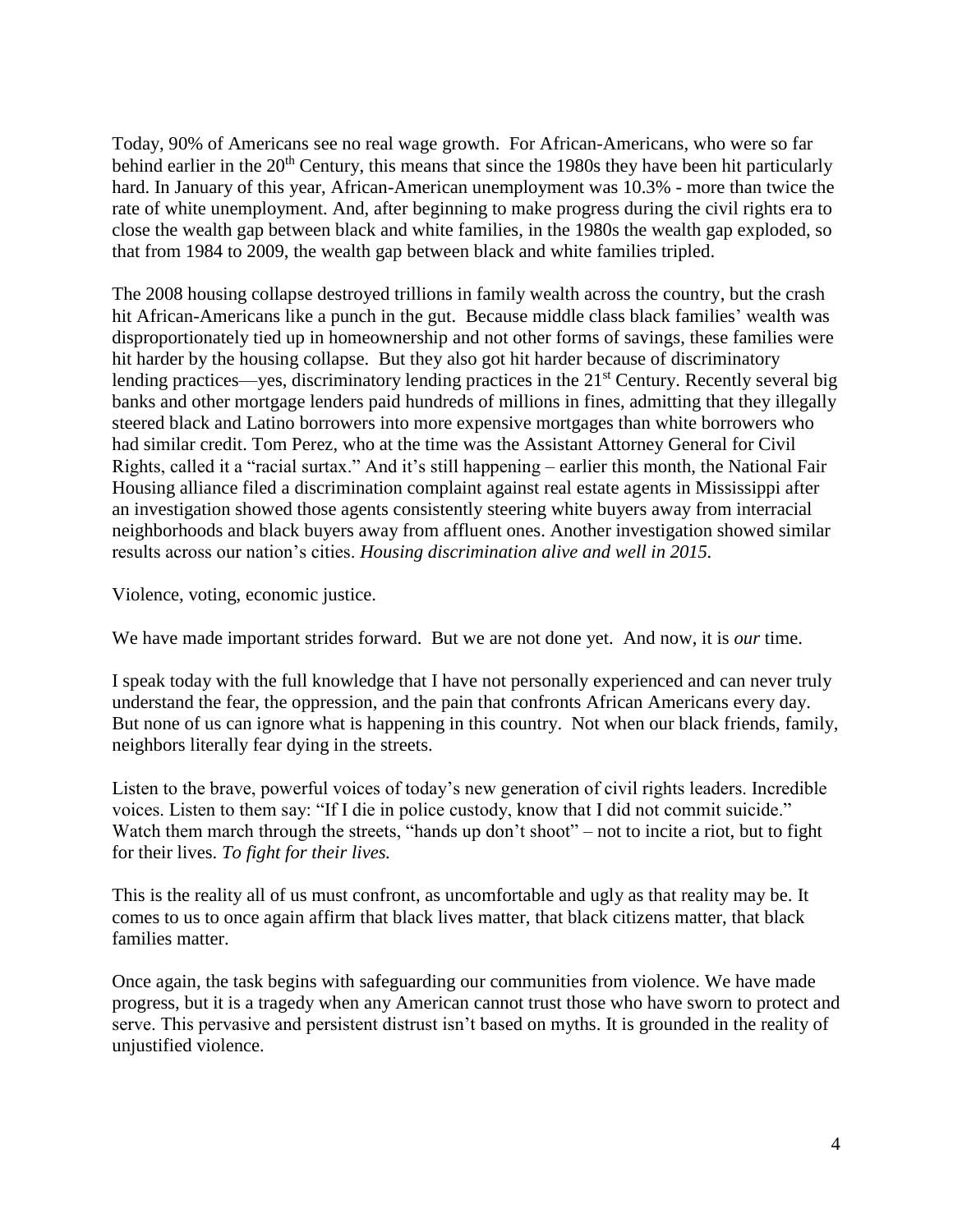Policing must become a truly community endeavor—not in just a few cities, but everywhere. Police forces should look like, and come from, the neighborhoods they serve. They should reach out to support and defend the community – working with people in neighborhoods before problems arise. All police forces—not just some—must be trained to de-escalate and to avoid the likelihood of violence. Body cameras can help us know what happens when someone is hurt.

We honor the bravery and sacrifice that our law enforcement officers show every day on the job – and the noble intentions of the vast majority of those who take up the difficult job of keeping us safe. But police are not occupying armies. This is America, not a war zone—and policing practices in all cities—not just some—need to reflect that.

## Next, voting.

It's time to call out the recent flurry of new state law restrictions for what they are: an all-out campaign by Republicans to take away the right to vote from poor and black and Latino American citizens who probably won't vote for them. The push to restrict voting is nothing more than a naked grab to win elections that they can't win if every citizen votes.

Two years ago the Supreme Court eviscerated critical parts of the Voting Rights Act. Congress could easily fix this, and Democrats in the Senate have called for restoration of voting rights. Now it is time for Republicans to step up to support a restoration of the Voting Rights Act—or to stand before the American people and explain why they have abandoned America's most cherished liberty, the right to vote.

And while we're at it, we need to update the rules around voting. Voting should be simple. Voter registration should be automatic. Get a driver's license, get registered automatically. Nonviolent, law-abiding citizens should not lose the right to vote because of a prior conviction. Election Day should be a holiday, so no one has to choose between a paycheck and a vote. Early voting and vote by mail would give fast food and retail workers who don't get holidays day off a chance to proudly cast their votes. The hidden discrimination that comes with purging voter rolls and short-staffing polling places must stop. The right to vote remains essential to protect all other rights, and no candidate for president or for any other elected office – Republican or Democrat – should be elected if they will not pledge to support full, meaningful voting rights.

Finally, economic justice. Our task will not be complete until we ensure that every family regardless of race—has a fighting chance to build an economic future for themselves and their families. We need less talk and more action about reducing unemployment, ending wage stagnation and closing the income gap between white and nonwhite workers.

And one more issue, dear to my heart: It's time to come down hard on predatory practices that allow financial institutions to systematically strip wealth out of communities of color. One of the ugly consequences of bank deregulation was that there was no cop on the beat when too many financial institutions figured out that they could make great money by tricking, trapping, and defrauding targeted families. Now we have a Consumer Financial Protection Bureau, and we need to make sure it stays strong and independent so that it can do its job and make credit markets work for black families, Latino families, white families – all families.